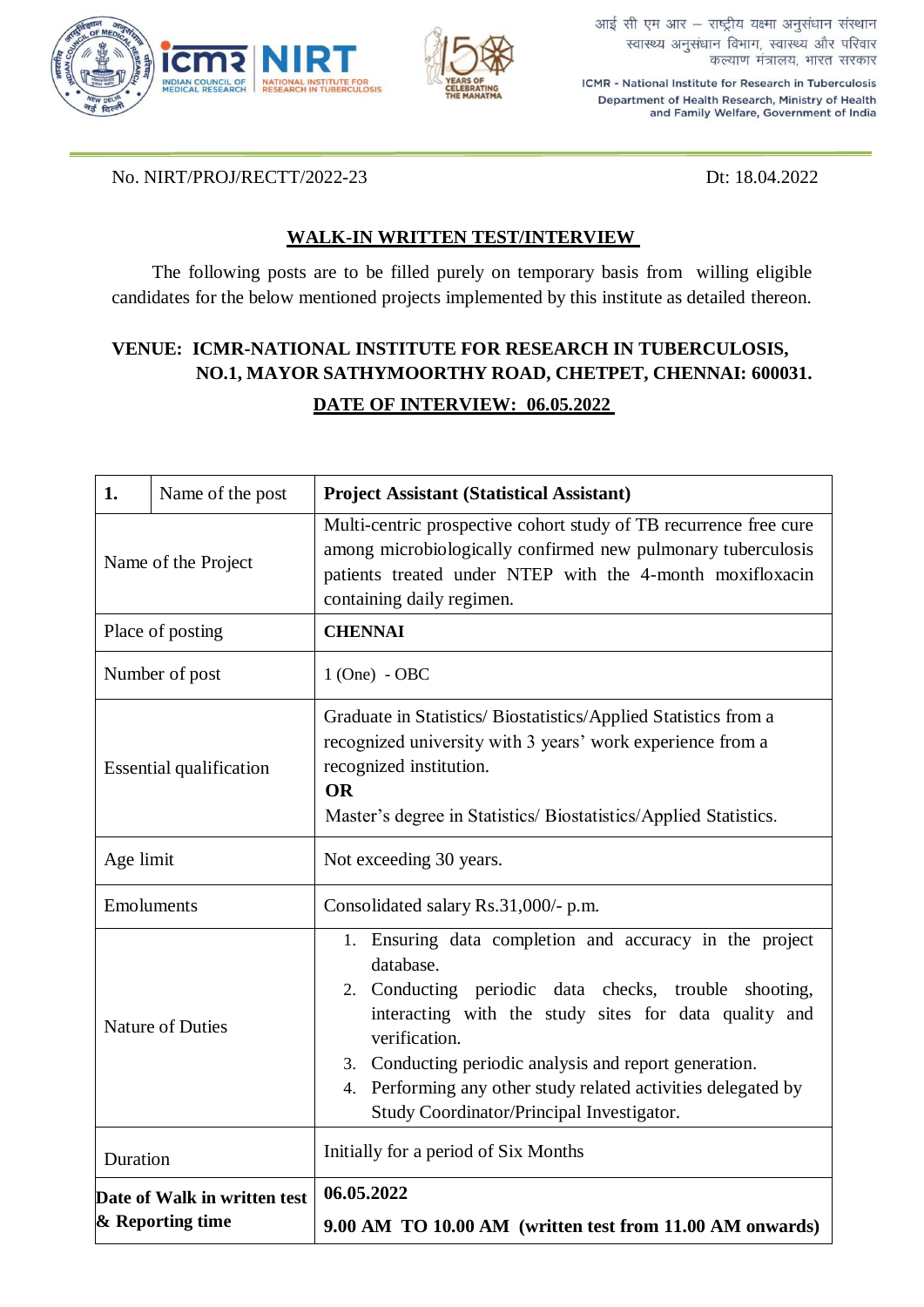| 2.                                                            | Name of the post | <b>Project Junior Nurse</b>                                                                                                                                                                                                                                                                                                                                             |
|---------------------------------------------------------------|------------------|-------------------------------------------------------------------------------------------------------------------------------------------------------------------------------------------------------------------------------------------------------------------------------------------------------------------------------------------------------------------------|
| Name of the Project                                           |                  | Predictors of Resistance Emergence Evaluation in Multidrug<br><b>Resistant Tuberculosis</b>                                                                                                                                                                                                                                                                             |
| Place of posting                                              |                  | <b>CHENNAI</b>                                                                                                                                                                                                                                                                                                                                                          |
| Number of post                                                |                  | $1 (One) - OBC$                                                                                                                                                                                                                                                                                                                                                         |
| <b>Essential qualification</b>                                |                  | High School or equivalent with science Subjects plus certificate<br>course in ANM with five years' experience from a recognized<br>institute/board.                                                                                                                                                                                                                     |
| Age limit                                                     |                  | Not exceeding 28 years.                                                                                                                                                                                                                                                                                                                                                 |
| Emoluments                                                    |                  | Salary of Rs.18,000/- p.m.                                                                                                                                                                                                                                                                                                                                              |
| <b>Nature of Duties</b>                                       |                  | 1. Will be responsible for Screening and enrolment of Potential<br>study participants.<br>2. Will be involved in Informed consent Process and draw blood as<br>per Study schedule.<br>3. Will be responsible for treatment monitoring and patient<br>retention. Will also maintain Study Binders.<br>4. Any other work assigned by the Director/Principal Investigator. |
| Duration                                                      |                  | Initially for a period of Six Months                                                                                                                                                                                                                                                                                                                                    |
| Date of Walk in written test   06.05.2022<br>& Reporting time |                  | 9.00 AM TO 10.00 AM (written test from 11.00 AM onwards)                                                                                                                                                                                                                                                                                                                |

| 3.                             | Name of the post | <b>Project Senior Research Fellow (SRF)</b>                                                                                                                                          |
|--------------------------------|------------------|--------------------------------------------------------------------------------------------------------------------------------------------------------------------------------------|
|                                |                  | Capacity Building for understanding the phase-III Randomized,<br>double-blind, placebo-controlled trial to evaluate the efficacy and                                                 |
| Name of the Project            |                  | safety of VPM 1002 and Mw (MIP) vaccines in Preventing TB in<br>healthy household contacts of new pulmonary TB patients                                                              |
| Place of posting               |                  | <b>CHENNAI</b>                                                                                                                                                                       |
| Number of post                 |                  | $1$ Post (UR)                                                                                                                                                                        |
| <b>Essential Qualification</b> |                  | Master's Degree in Life Science from a recognized university with<br>2 years of research experience in research studies involving human<br>participants.                             |
| Desirable Qualification        |                  | Research experience in conducting, monitoring and supervision<br>1.<br>of studies<br>Trained in applicable National and International guidelines for<br>conducting research studies. |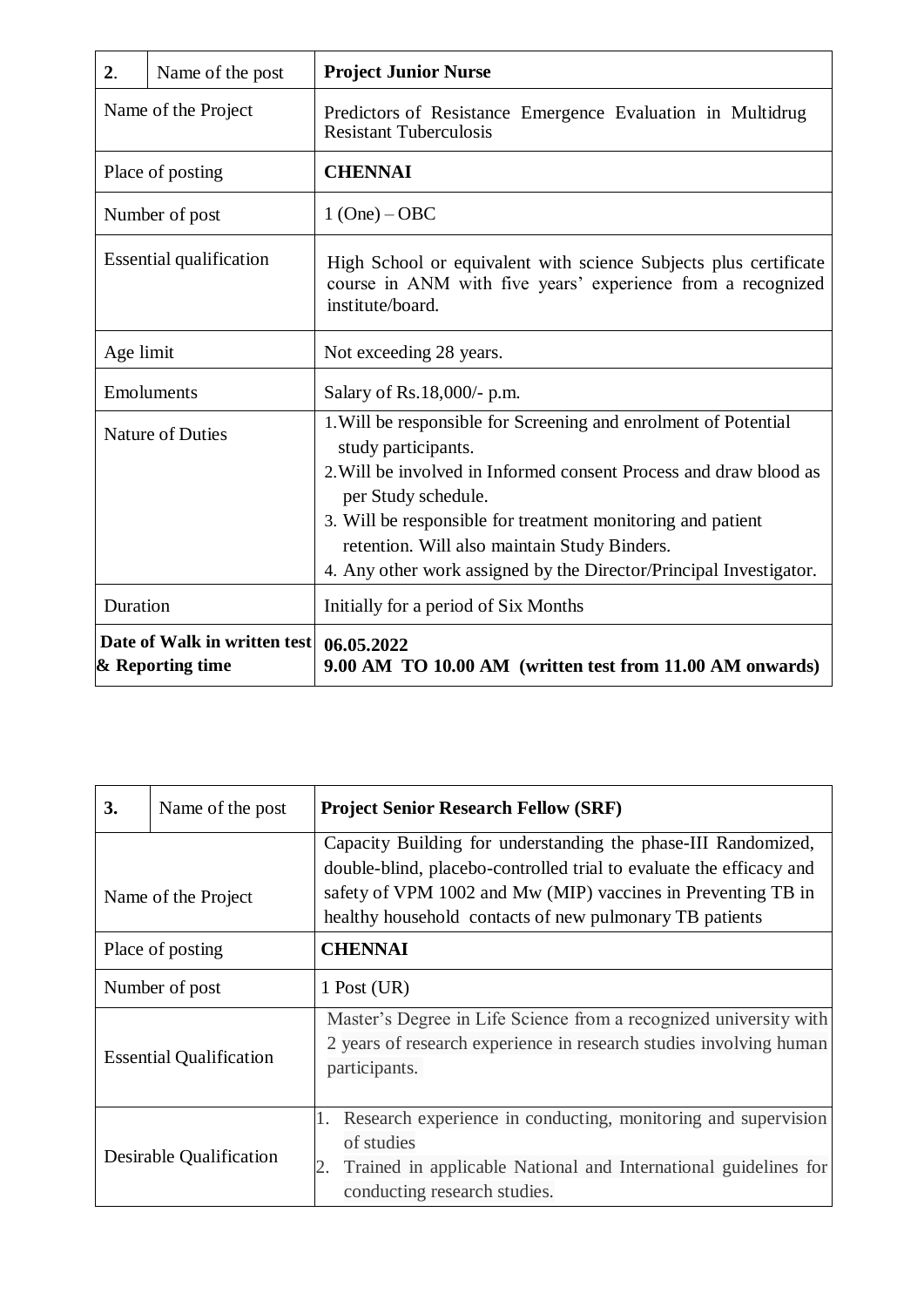| <b>Nature of Duties</b>                                       | 1. Monitor the study related activities in NIRT sites and report to<br>Sponsor and CRO.<br>2. Preparation of periodic reports<br>3. Interact with the site staff and offer guidance on implementation<br>of study related procedures |
|---------------------------------------------------------------|--------------------------------------------------------------------------------------------------------------------------------------------------------------------------------------------------------------------------------------|
| Age limit                                                     | Not exceeding 35 years.                                                                                                                                                                                                              |
| Emoluments                                                    | Consolidated salary $Rs.35,000/ - + HRA$ of $Rs.9,450/ - p.m.$                                                                                                                                                                       |
| Duration                                                      | Initially for a period of Four Months                                                                                                                                                                                                |
| Date of Walk-in-written<br>test/interview & Reporting<br>time | 06.05.2022<br>9.00 AM TO 10.00 AM (written test/interview 11.00 AM<br>onwards)                                                                                                                                                       |

| 4.                                                                    | Name of the Post | Project Data Entry Operator Grade 'A                                                                                                                                                                                                                                                                                |
|-----------------------------------------------------------------------|------------------|---------------------------------------------------------------------------------------------------------------------------------------------------------------------------------------------------------------------------------------------------------------------------------------------------------------------|
| Name of the Project                                                   |                  | Capacity Building for understanding the phase-III Randomized,<br>double-blind, placebo-controlled trial to evaluate the efficacy and<br>safety of VPM 1002 and Mw (MIP) vaccines in Preventing TB in<br>healthy household contacts of new pulmonary TB patients                                                     |
| Place of posting                                                      |                  | <b>THIRUVALLUR</b>                                                                                                                                                                                                                                                                                                  |
| Number of post                                                        |                  | $1$ (One) - UR                                                                                                                                                                                                                                                                                                      |
| <b>Essential qualification</b>                                        |                  | Intermediate or 12th Pass from recognized board.<br>A speed test of not less than 8000 key depressions per hour on<br>computer.                                                                                                                                                                                     |
| <b>Nature of Duties</b>                                               |                  | Data Entry of study related data collected from the field into the<br>project software and all other related work. Assist in data<br>verification<br>and<br>data<br>quality<br>and<br>ensure<br>accuracy.<br>Perform any other study related activities delegated by Study<br>Co-ordinator /Principal Investigator. |
| Age limit                                                             |                  | Not exceeding 25 years.                                                                                                                                                                                                                                                                                             |
| Emoluments                                                            |                  | Salary of Rs.17,000/- p.m.                                                                                                                                                                                                                                                                                          |
| Duration                                                              |                  | Initially for a period of Four Months                                                                                                                                                                                                                                                                               |
| Date of Walk in skill<br>test/written test &<br><b>Reporting time</b> |                  | 06.05.2022<br>9.00 AM to 10.00 AM (Skill test/written test 11.00 AM onwards)                                                                                                                                                                                                                                        |